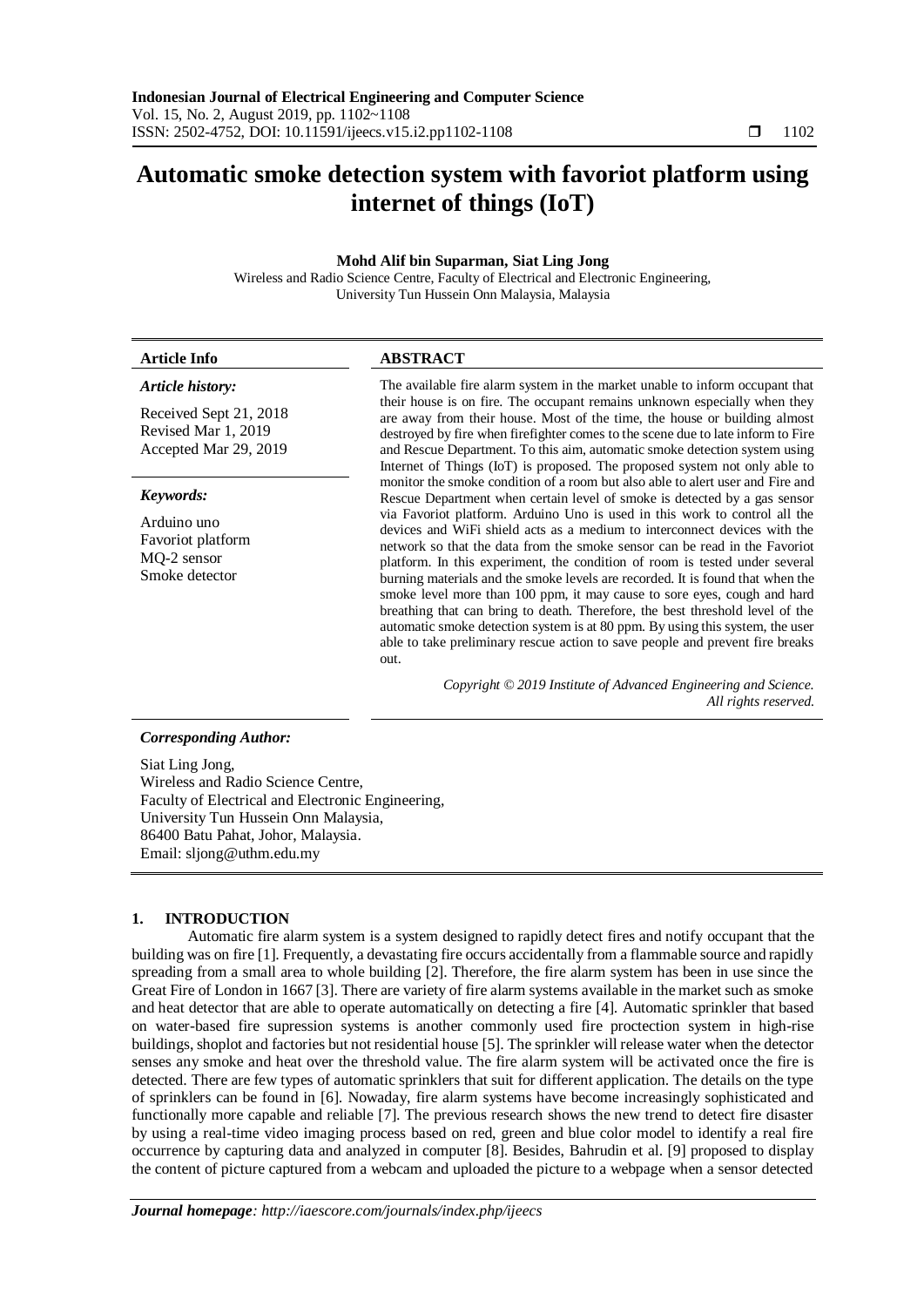an occurrence of fire. Apart from that, according to [10], the simplest fire alarm system can be installed by using global system for mobile (GSM) network. However, those proposed fire alarm systems in [6-9] unable to inform Fire and Rescue Department at very first time to prevent fire from spreading. It is reported that in 2016, more than 6,000 buildings in Malaysia were damaged by fire annually and killed over 1,000 lives according to statistic from Fire and Rescue Department [11]. According to [12], even with the presence of smoke alarm, only 18.3 % of alarm successfully alerted occupants. This indicates that the current automatic fire alarm system is not smart enough to reduce the fire disaster case. The occupants remain unknown that their house is on fire especially when they are away from their house. In addition, the delay of notification to rescue department may leads to fire quickly spread to other buildings. This is even more critical if the building on fire is a high rise building. Therefore, an automatic smoke detection system using Internet of Things (IoT) is proposed. The highlight of the system is the capability of system to notify the occupant as well as Fire and Rescue Department once the fire is detected. This can reduce the possibility of fire break out, protect people and properties.

## **2. PROJECT DESIGN**

Automatic smoke detector by using IoT is proposed to monitor the smoke condition in a house where the user can access via Favoriot platform. In this project, Arduino Uno [13] is used as a microcontroller to control all the digital devices. Besides that, the ESP8266 WiFi shield [14] is used as a medium to interconnect devices with the network so that the data from the smoke sensor can be updated in the Favoriot platform. If the smoke detector senses any existence of smoke, it will transmits signal to the Arduino Uno and the alarm will be activated. At the same time Favoriot platform will display the updated status of smoke level and the notification will be sent to the Fire and Rescue Department if the fire is detected. Therefore, the Fire and Rescue Department will quickly heading to the scene. Figure 1 shows the block diagram of project design. The hardware component consists of gas (MQ-2) sensor [15], Arduino Uno, WiFi shield, buzzer, and resistor. For monitoring of purpose, Favouriot platform is used to support the integration of data from sensors and enable the user to collect and store the data in the platform as well as to monitor the reading of project.



Figure 1. The block diagram of automatic fire alarm system

The design of product have been sketched by using Solidworks software to determine the height, width and radius of product. The product is printed using 3-dimension printer which made from Polylactic Acid (PLA) material as a base of designing product. It is light weight and therefore suitable for the product. Figure 2 shows the dimension of the design by using Solidworks. Figure 3 shows the back side of product with the radius for the MQ-2 sensor whereas Figure 4 shows the actual printed product. Once the product casing is ready, the components that are assembled in the casing is shown in Figure 5. The Arduino Uno R3 is installed in the casing with the WiFi Shield as a controller to operate the smoke sensor and sends the smoke level to the Favoriot platform. The 1.7 cm radius hole is used to install the smoke sensor so that it can senses the smoke easily. A calibration process must be done for the circuit with a buzzer and a 5.6 k $\Omega$ , before it can be used to sense smoke level in a room.

*Automatic smoke detection system with favoriot platform using internet of .... (Mohd Alif bin Suparman)*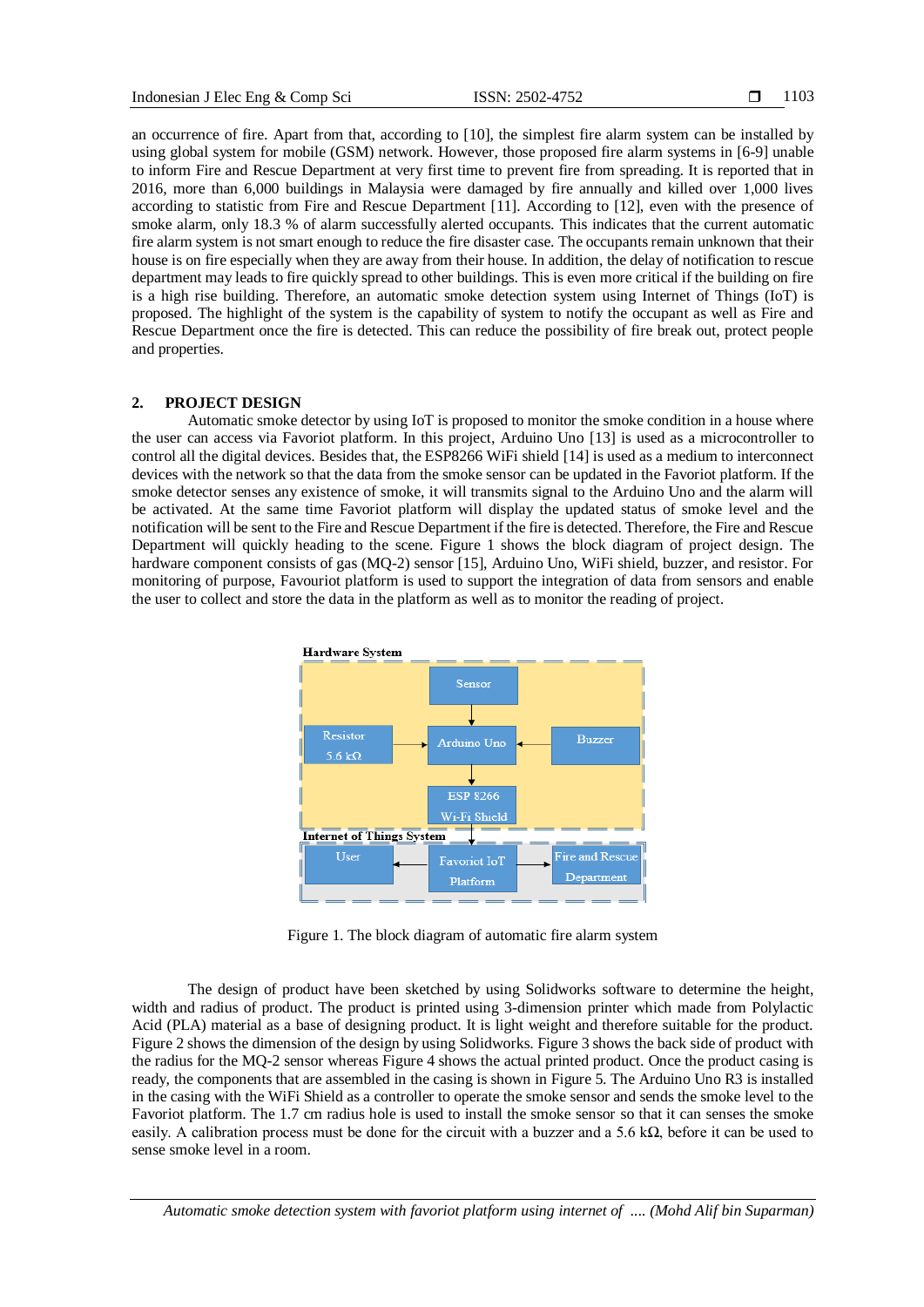

Figure 2. The dimension of casing design by using Solidworks



Figure 3. The dimension for back side of product for the installation of gas sensor.



Figure 4. The actual printed product



Figure 5. The components are assembled inside the casing

### **2.1. Methodology**

The flow chart is shown in Figure 6. In a clear air condition, the system is used to monitor the smoke condition of a house/room. Initially, the automatic smoke detection system is in standby mode. The sensor keeps sensing the smoke level and update to Favoriot platform. Once the smoke is detected and exceeds the threshold level of 80 parts per million (ppm), alarm is activated in order to give warning to the occupant that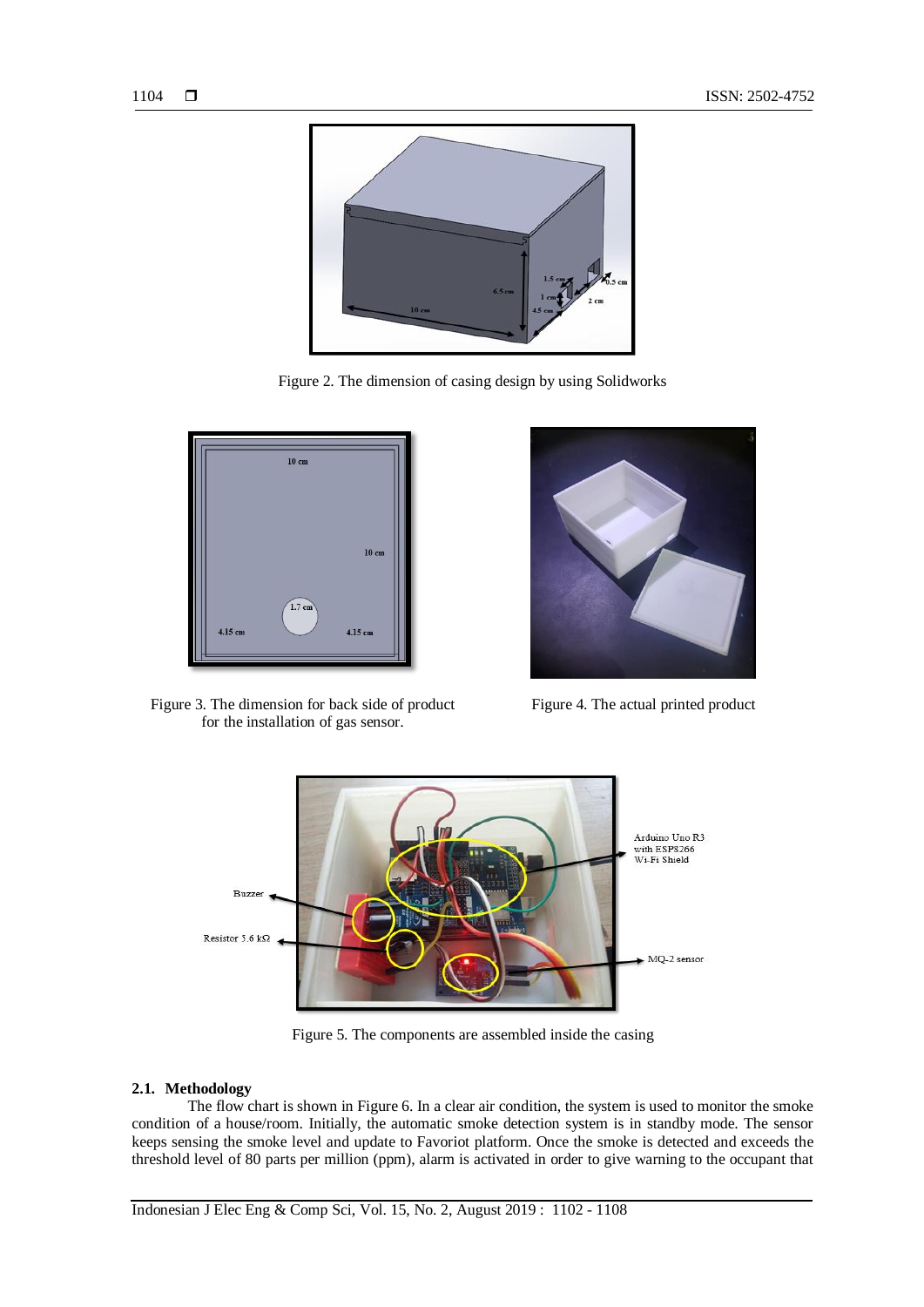the house might be on fire. At the same time, warning message with personal details is sent to the user and Fire and Rescue Department. This is to alert the user especially when they are away from their house. Early notification message enable user to call their family at home to take any fire escape plan. The highlight of this project is the system able to notify the fire department at the first time. It is important that firefighter arrive to the scene at the very first time to extinguish the fire.



Figure 6. The flowchart of the project

#### **2.2. Testing Materials**

Accoding to [16], paper material can ignite easily. Once they have caught the fire, frames may rapidly spread to other materials and would be hard to extinguish. To this aim, the smoke detector is tested by using materials such as paper, box fragment and silky fiber. It is because these materials are easily found in the room and considered as a flammable material. Therefore, the time taken for smoke detector to detect the presence of smoke is recorded. Table 1 shows the different materials tested in a room for two threshold values.

| Table 1. The different matrials to be tested in a room |                       |  |
|--------------------------------------------------------|-----------------------|--|
| Material                                               | Threshold value (ppm) |  |
| Paper                                                  | 80 and 100            |  |
| <b>Box</b>                                             | 80 and 100            |  |
| Silky fiber                                            | 80 and 100            |  |

#### **3. RESULTS**

The automatic smoke detection system have been tested at a room in the village house to simulate real room environment and the room is equipped with 4 Mbps TM Streamyx of internet connection. A room in a normal condition (without existence of smoke), the smoke level is less than 5 ppm which depends on the MQ-2 sensor sensitivity in clean air factor resistance. The smoke value starting from 50 to 80 ppm can be defined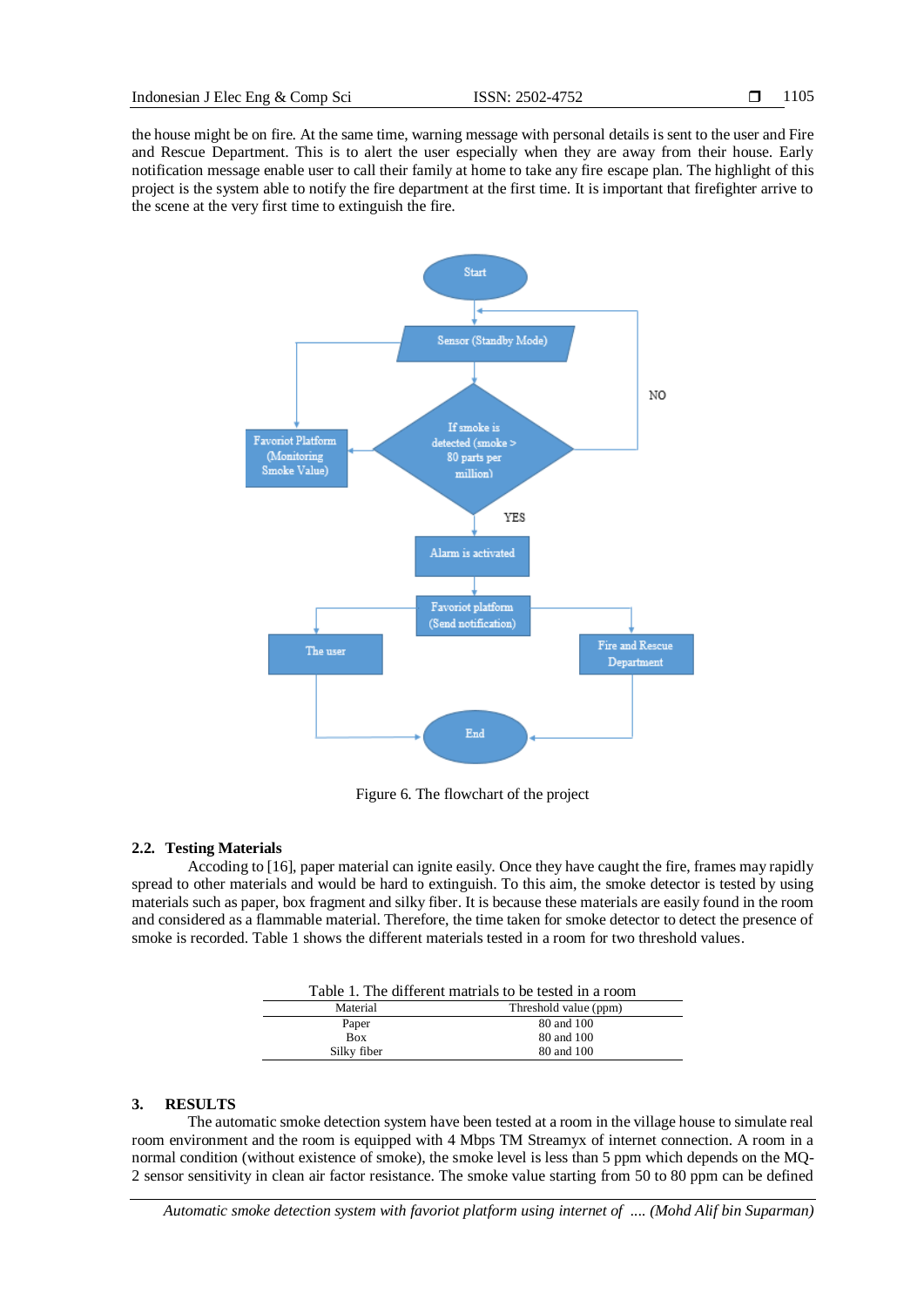as lower smoke presence. Therefore, the threshold level has been selected for this experiment is 80 ppm and 100 ppm to measure how fast the MQ-2 smoke sensor can senses and activate the buzzer. In additional, the value of 80 ppm and 100 ppm can caused to cough, sore eyes and hard breathing. Table 2 shows the experimental result collected from three burning materials (paper, box and silky fiber).

| Table 2. The results collected from the experiment |          |                      |                       |                 |  |
|----------------------------------------------------|----------|----------------------|-----------------------|-----------------|--|
| Material                                           | Time Set | Achieved Value (ppm) | Threshold Value (ppm) | Buzzer (On/Off) |  |
| Paper                                              | 60 s     | 88                   | 80                    | On              |  |
| <b>Box</b>                                         | 60s      | 86                   | 80                    | On              |  |
| Silky fiber                                        | 60 s     | 59                   | 80                    | Off             |  |
| Paper                                              | 120 s    | 104                  | 100                   | On              |  |
| <b>Box</b>                                         | 120s     | 98                   | 100                   | Off             |  |
| Silky fiber                                        | 120 s    | 78                   | 100                   | Off             |  |

According to the Table 2, the achieved value higher than the threshold value which indicates that the buzzer is activated and the notification is sent to the user and Fire and Rescue Department as a warning alarm. Three materials are used to ensure ability of the MQ-2 sensor senses the smoke and the comparison in term of time is recorded. The result shows the time taken and the achieved value in ppm for both threshold values. The paper and box materials take less than 1 minute to activate the alarm system at threshold level of 80 ppm, faster than the threshold level of 100 ppm. At the same time, in 1 minute, burning of silky fiber material causes to 59 ppm fire smoke level, and this will not activate the alarm, as the threshold level is set at 80 ppm. Similarly, for 100 ppm threshold, within a period of 2 minutes, a total of 78 ppm smoke level is recorded; this will not activate the alarm too. Alarm is activated only when the achieved value is higher than the threshold value.

Based on the experiment in testing room, the lower the threshold level, the faster the smoke level reached at threshold level to alert the user via Favoriot platform and notified the Fire and Rescue Department to take preliminary action. In additional, smoke levels that more than 80 ppm may cause to sore eyes, cough and hard breathing that can bring to death. Therefore, the best threshold level is at 80 ppm to avoid high concentrations of smoke filling up the room and residences have enough time to skip from a burning house. Once the smoke level exceeds the threshold value, the user and Fire and Rescue Department will receive a warning message as shown in Figure 7 and Figure 8, respectively via Favoriot platform. The notification message to Fire and Rescue Department includes all the details such as permanent address, name of owner, and telephone number in order for Fire and Rescue Department to make confirmation and heading to the scene.



Figure 7. The notification message received by the user via Favoriot platform



Figure 8. The notification message received by Fire and Rescue Department via Favoriot platform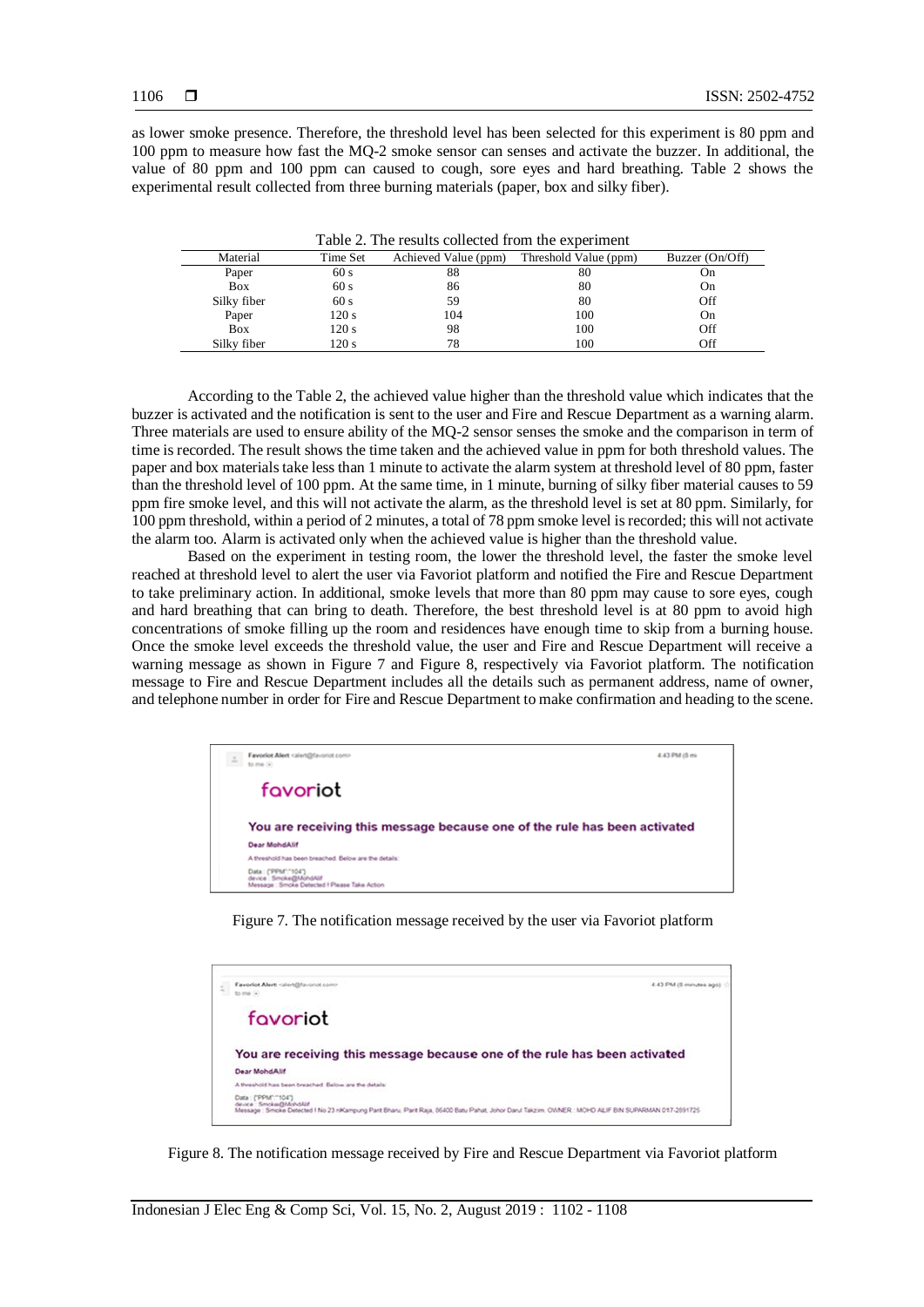#### **4. CONCLUSION**

Automatic smoke detector using IoT allows the user to monitor the room's smoke condition whenever they are far away from their house through the Favoriot platform by using personal computer, laptop or mobile phone. All the data are recorded in data stream through Internet of Things medium. Once the fire is detected, the notification message will be sent to the Fire and Rescue Department to request for rescue action. To this aim, the suggestion of threshold value for the automatic smoke detector is set to 80 ppm in which it takes less than one minute to alert the house owner before the fire starts burning out while the house owners are far away from their house. The implementation of Internet of Things in the product system gives advantages in term of safety, ability to react, and cost effective. Besides that, Internet of Things able to operate anytime with the network connection to record all the data in Favoriot platform. The user can monitor anywhere and anytime whenever they are far away from their house. Such product not only used to detect the present of smoke but also used for prevention against fire outbreak.

In future, it is recommended the automatic smoke detector with Favoriot platform can be improvised using future technology such as remote control sensor so that the user able to monitor easily without access to the Favoriot platform. In additional, it would be good if the user can adjust the sensitivity of sensor and threshold value without program it.

## **ACKNOWLEDGEMENTS**

The authors are grateful to UTHM funded under "Tier 1 Grant" Vot No. H262 for supporting the expenses to this paper.

#### **REFERENCES**

- [1] M. Hefeeda and M. Bagheri, "Efficient K-coverage Algorithms for Wireless Sensor Networks and Their Applications to Early Detection of Forest Fires," M.Sc. thesis, Simon Fraser University, pp. 1-7, 2007.
- [2] S. Gupta, *et al.*, "Design and Development of Automatic Fire Alert System," *2016 8th International Conference on Computational Intelligence and Communication Networks*, pp. 632-636, Dec 2016.
- [3] M. D. Stephenson, "Automatic Fire-Detection Systems," *International Journal of Electronics & Power*, vol. 31, pp. 239-243, Mar 1985.
- [4] H. Azmi, N. A. Shuaib, M. F. Ghazali, Z. Shayfull and M. Z. M. Zain, "Fire Alarm System, Portable Fire Extinguisher and Hose Real System Maintenances for Satefy Purpose and Requirement," *National Symposium on Advancement in Ergonomics and Safety (ERGOSYM)*, pp. 184-197, 1-2 Dec. 2009.
- [5] Fixed fireflighting system-Automatic sprinkler system-design, installation and maintenance. Department of Standards Malaysia, 2006.
- [6] Fire protection-general product catalog." Safer Smarter Tyco. pp.1-100.
- [7] V. Rajput, *et al.*, "Low Cost Fire Alarm System with Sprinkler," *International Journal of Advanced Research in Computer Science,* vol. 8, pp. 607-609, May 2017.
- [8] M. M. Hasan and M. A. Razzak, "An Automatic Fire Detection and Warning System under Home Video Surveillance," *2016 IEEE 12th International Colloqium on Signal Processing and its Application (CSPA 2016)*, pp. 258-262, Mar 2016.
- [9] M. S. Bahrudin, *et al.*, "Development of Fire alarm system using Raspberry Pi and Arduino Uno," *2013 International Conference on Electrical, Electronic and System Engineering (ICEESE 2013)*, pp. 43-48, Dec 2013.
- [10] S. Suresh, "Home Based Fire Monitoring and Warning System," *2016 International Conference on ICT in Business Industry & Government (ICTBIG)*, pp. 1-6, Nov 2016.
- [11] https://www.nst.com.my/news/2016/09/176607/about-6000-premises-destroyed-fire-annually-malaysia [Accessed Online: 07 November 2017]
- [12] "Residential Building Electrical Fires (2014-2016)," Topical Fire Report Series, vol. 19 (8), pp. 1-14, Dec. 2018.
- [13] https://components101.com/microcontrollers/arduino-uno [Accessed Online: 28 Feb. 2018]
- [14] Cytron Technologies, "ESP WiFi Shield-user manual Rev-2.0,"pp. 1-17, April 2016.
- [15] https://components101.com/mq2-gas-sensor [Accessed Online: 8 Jan. 2018]
- [16] HSE, "Paper mills: Guidance on fire risk," Health and Safety Executive, pp. 1-41, Feb. 2006.